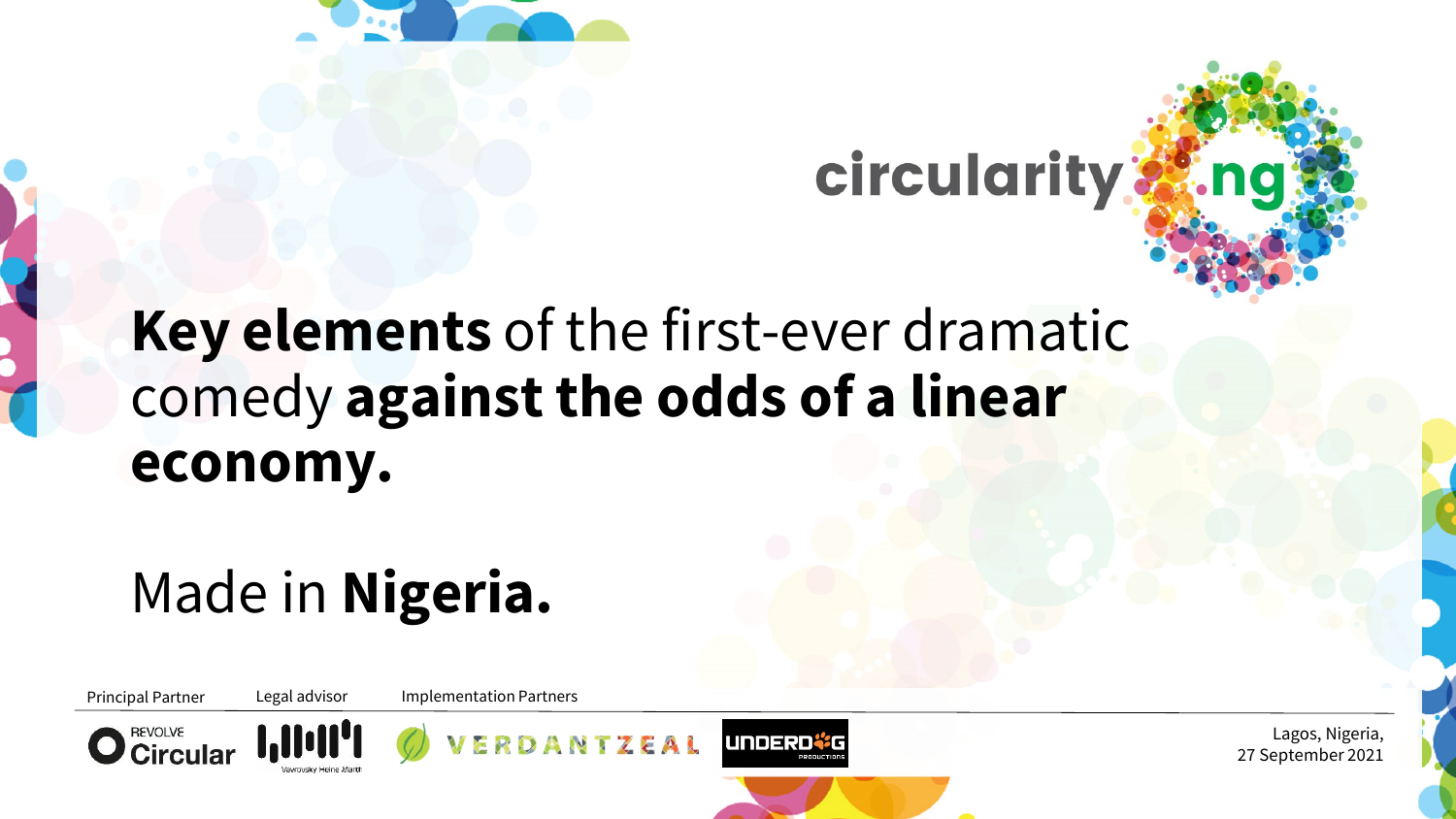

#### **Nollywood Genres: Focus on drama, comedy & romance**



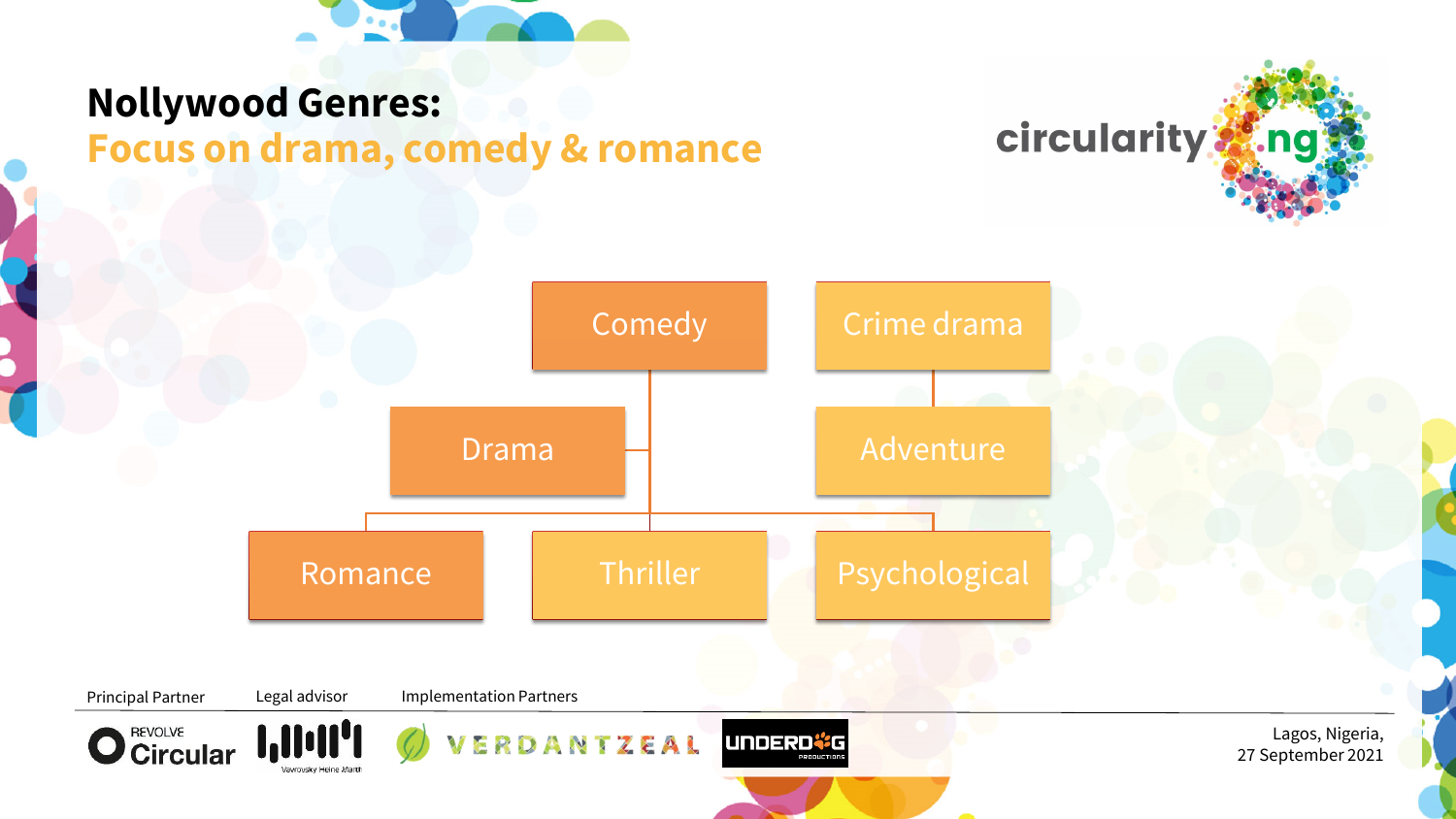

### **Themes in circularity.ng**



Innovation Political drama Gender equality Mental health **Corruption** Coming of age Environment

Hope & Greed Family & Society Love & Vengeance Waste & Resources Prosperity vs. Profit Opportunities & Escape Consumption & Production

Principal Partner Legal advisor Implementation Partners





ZEAL

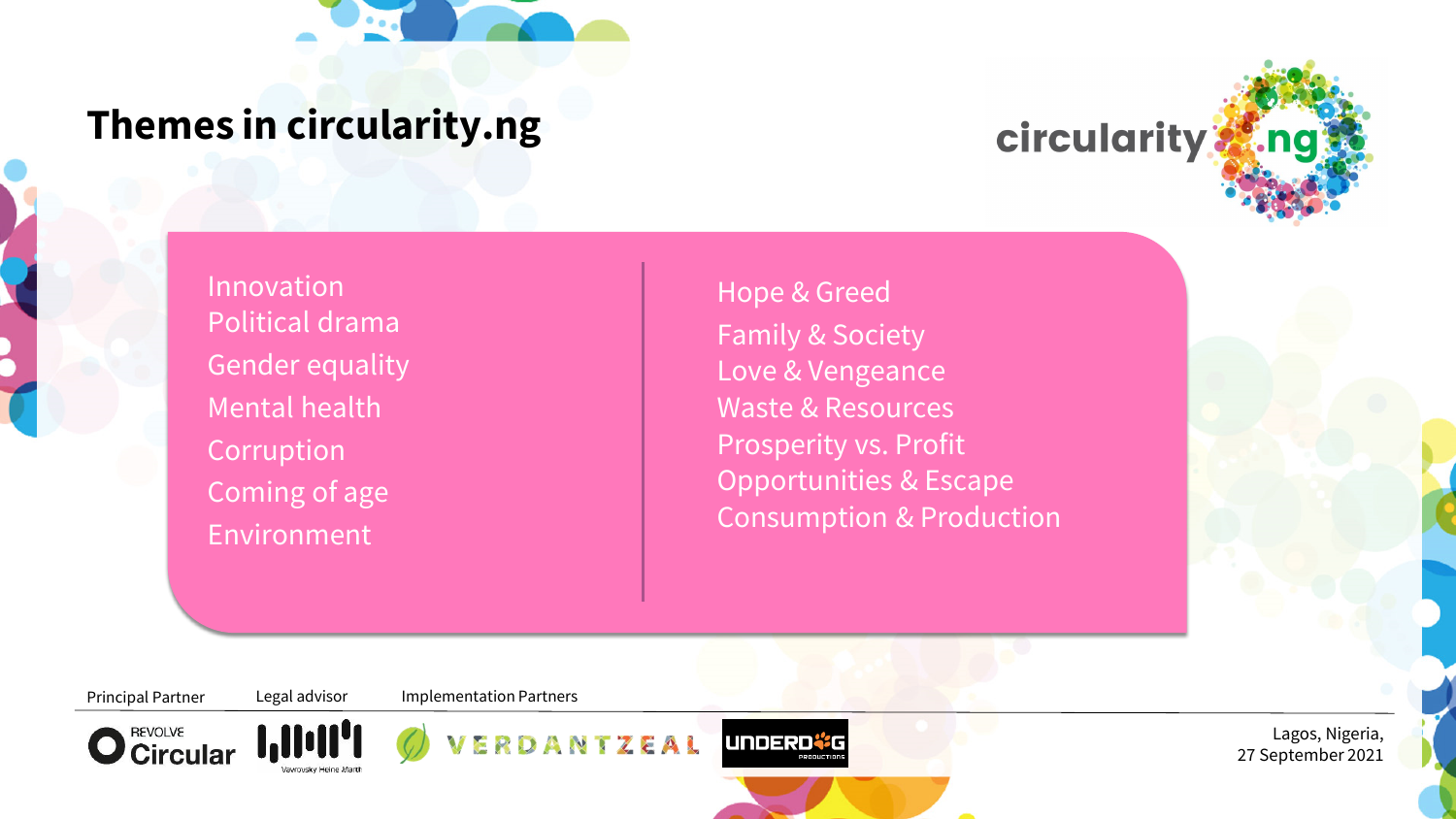

## **Logline**

A creative young woman with a unique mindset and at the brink of divorce in her marriage has created a series of business ventures built on rubbish and nearly single handedly takes over a city's waste management - after the law has changed.

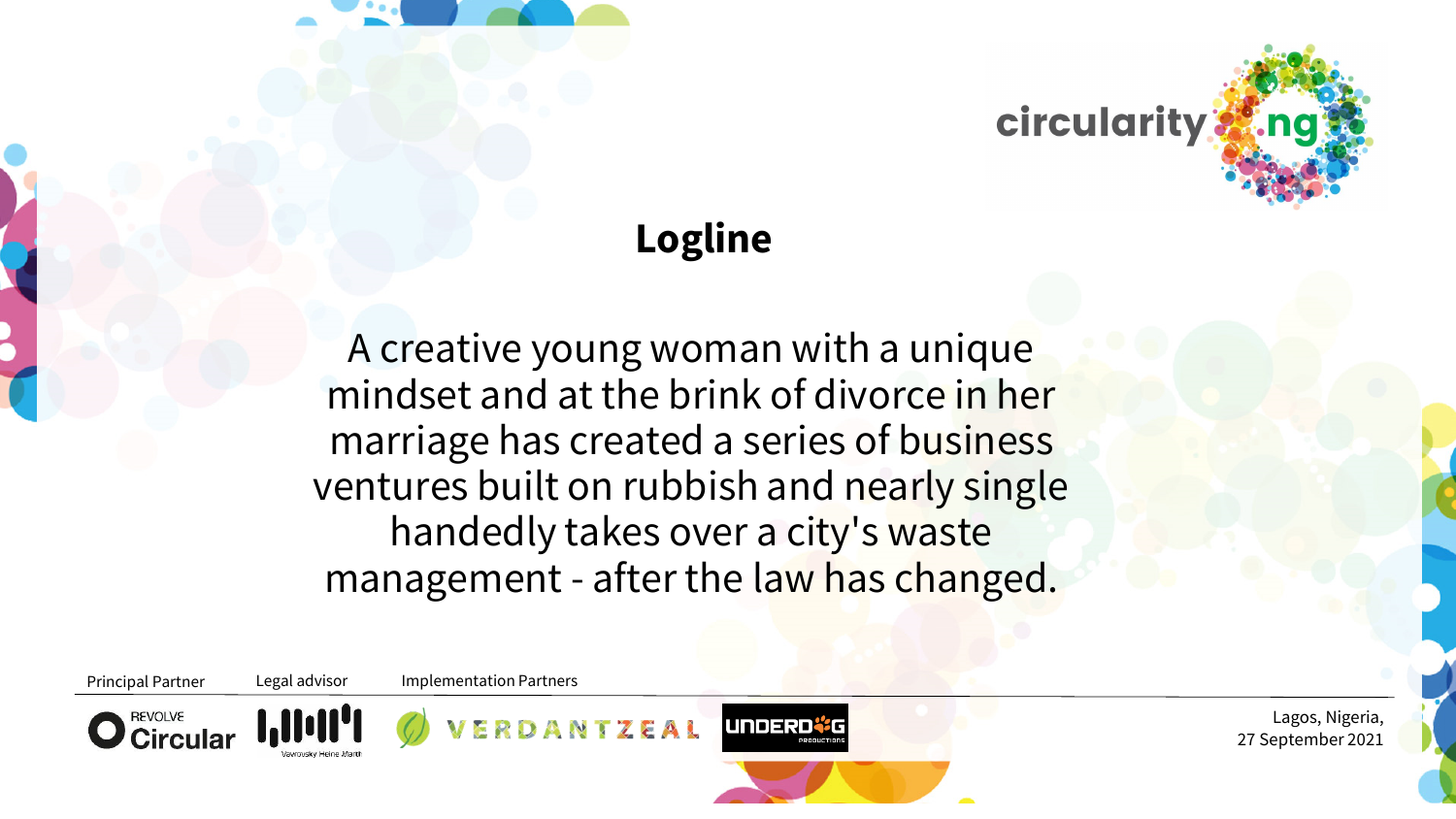

#### **Films that inspire us**







DCTOBER 23





circularity and

Principal Partner Legal advisor Implementation Partners





NTZEAL

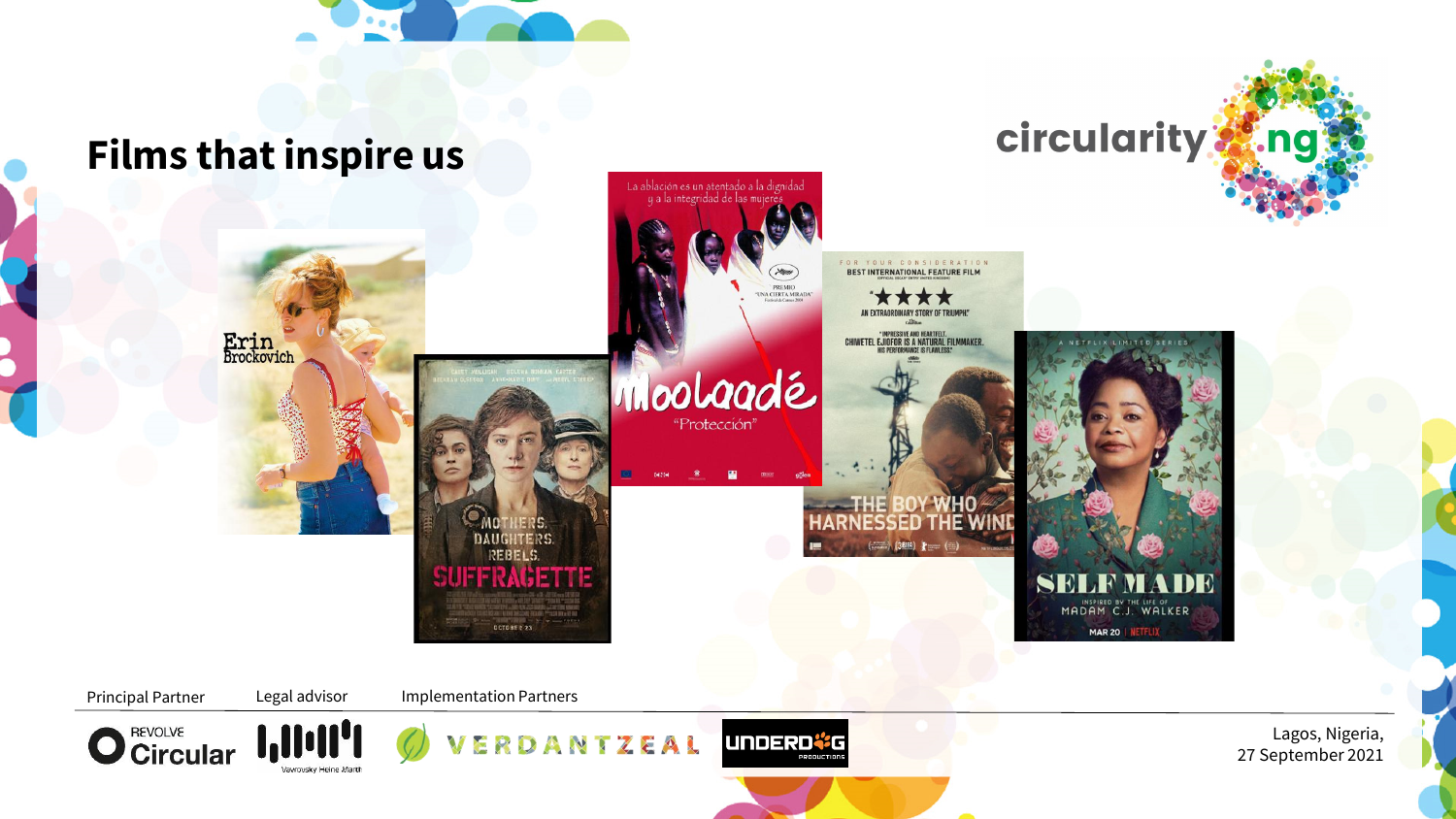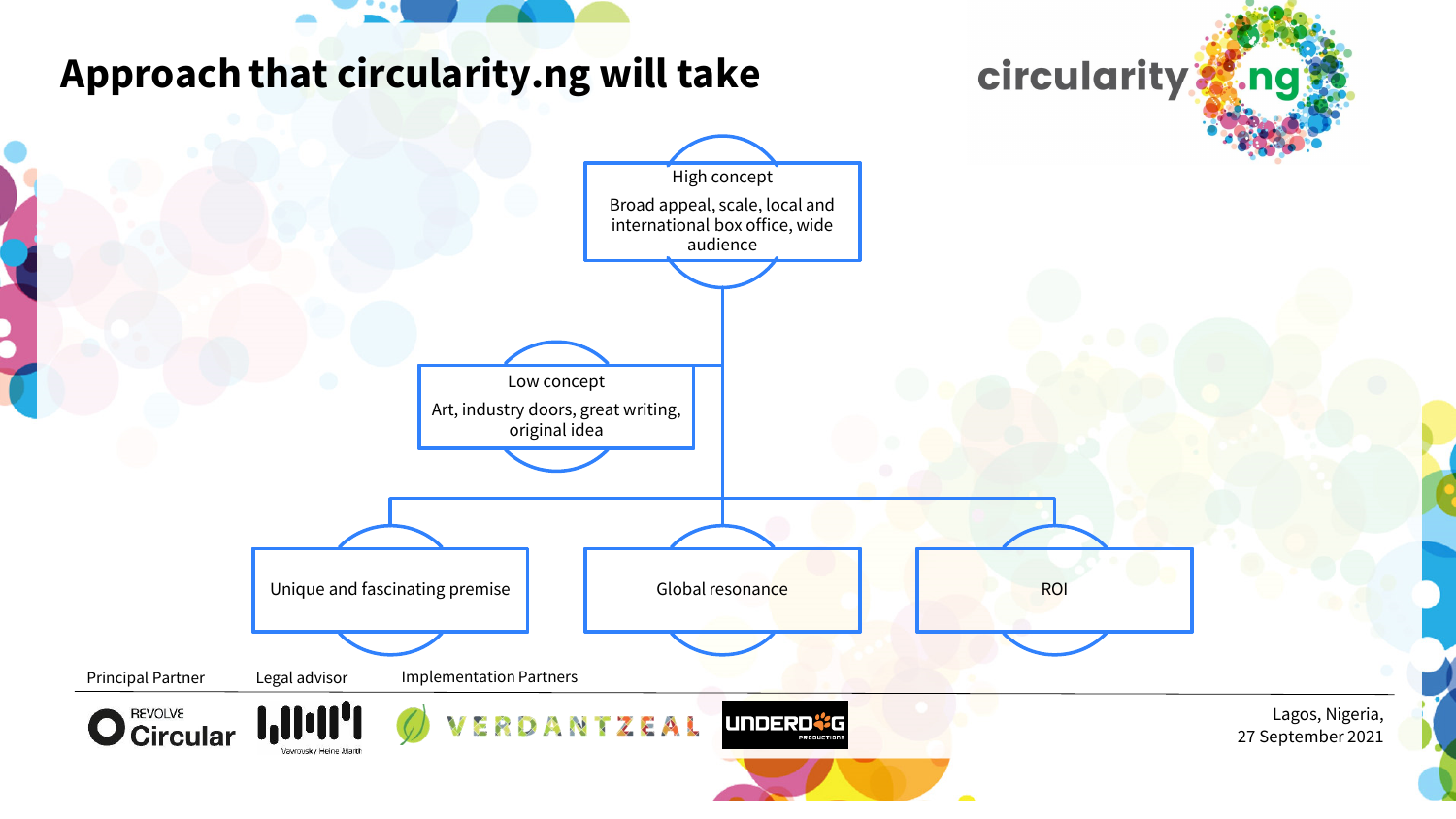

### **Ingredients of Valuable IP**

Audience connection (Quadrants)

Innovation

**Originality** 

Excellent production values

**circularity:** 

Global Appeal

Principal Partner Legal advisor Implementation Partners









Lagos, Nigeria, 27 September 2021

.na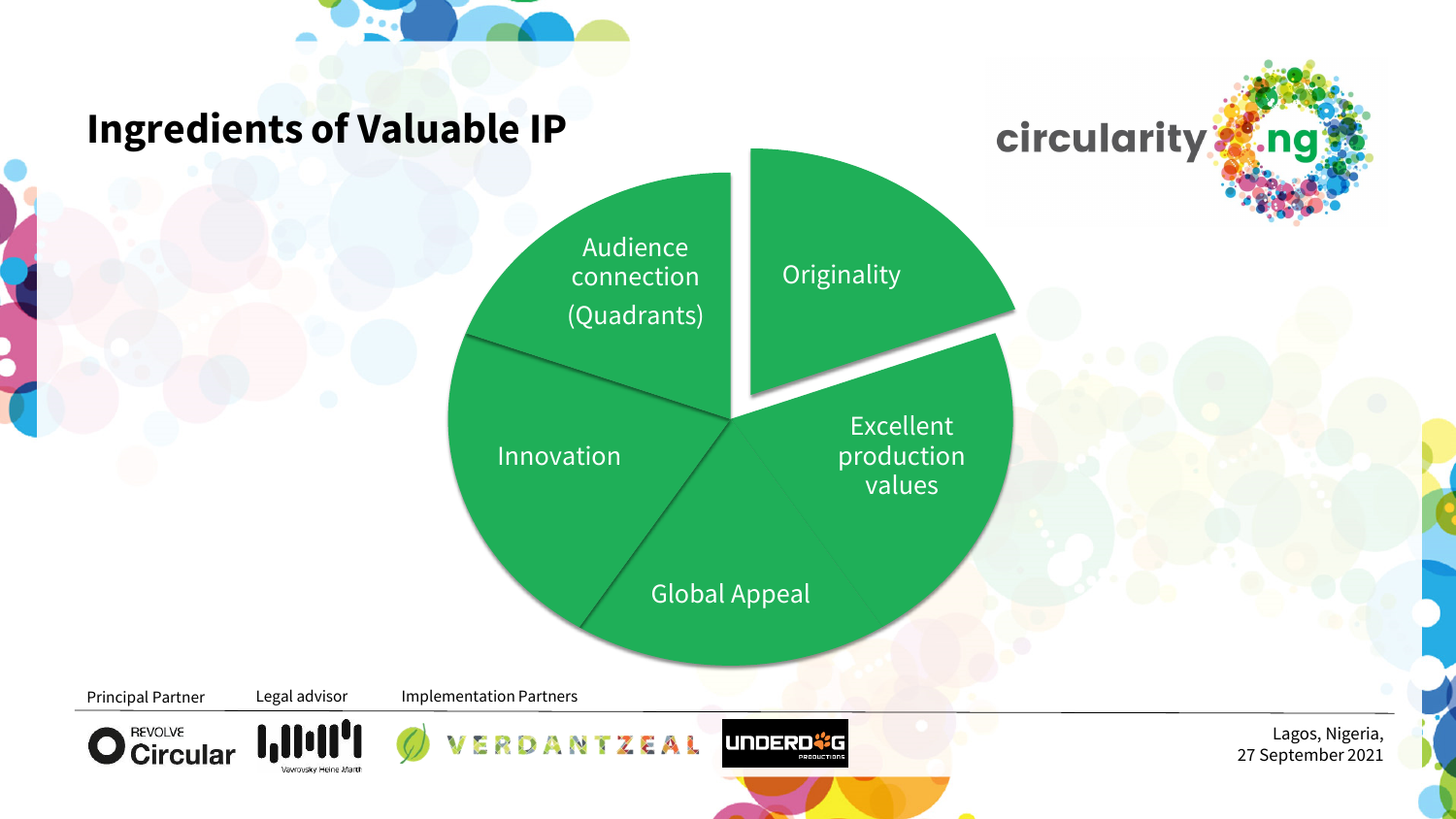

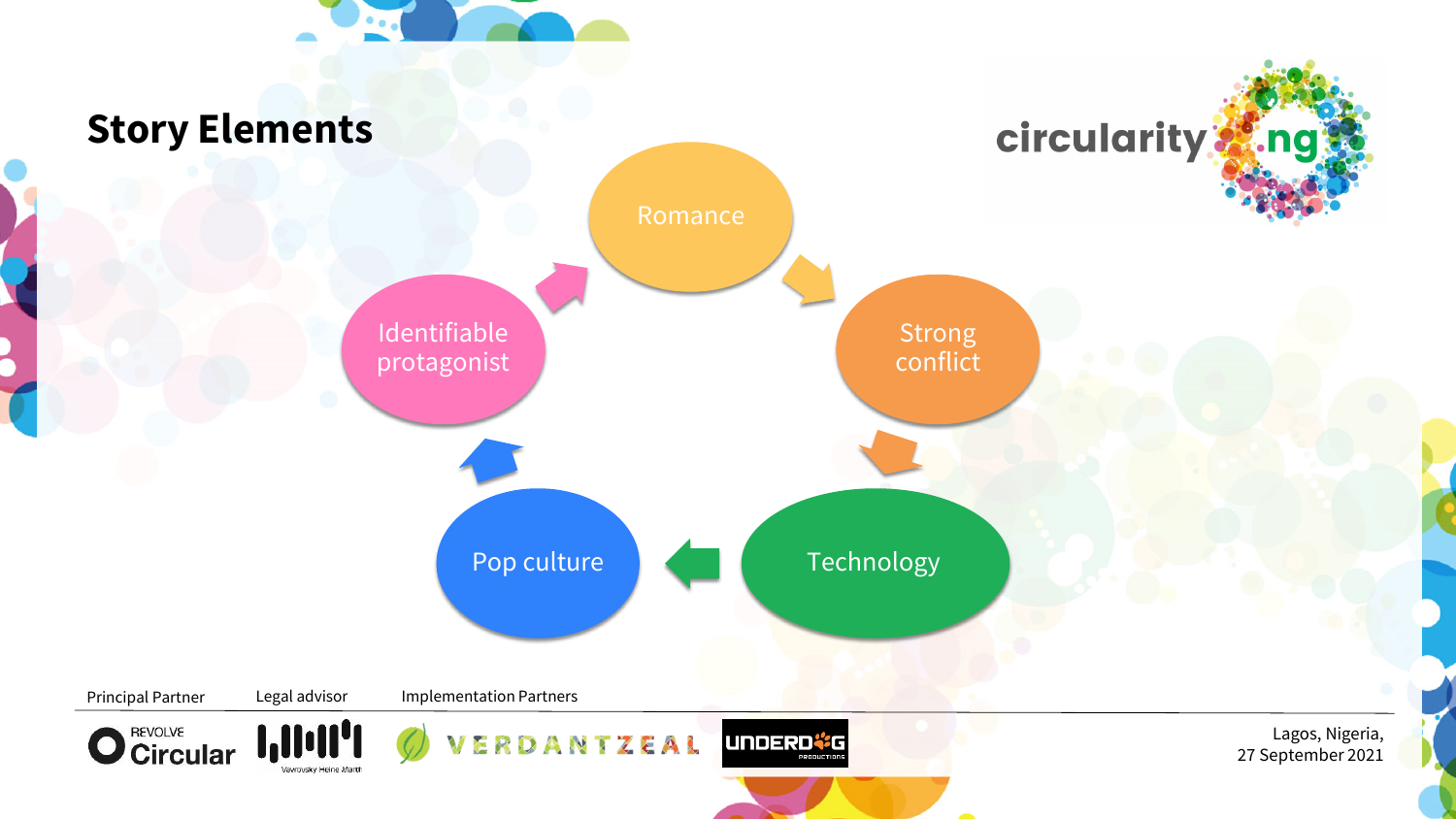